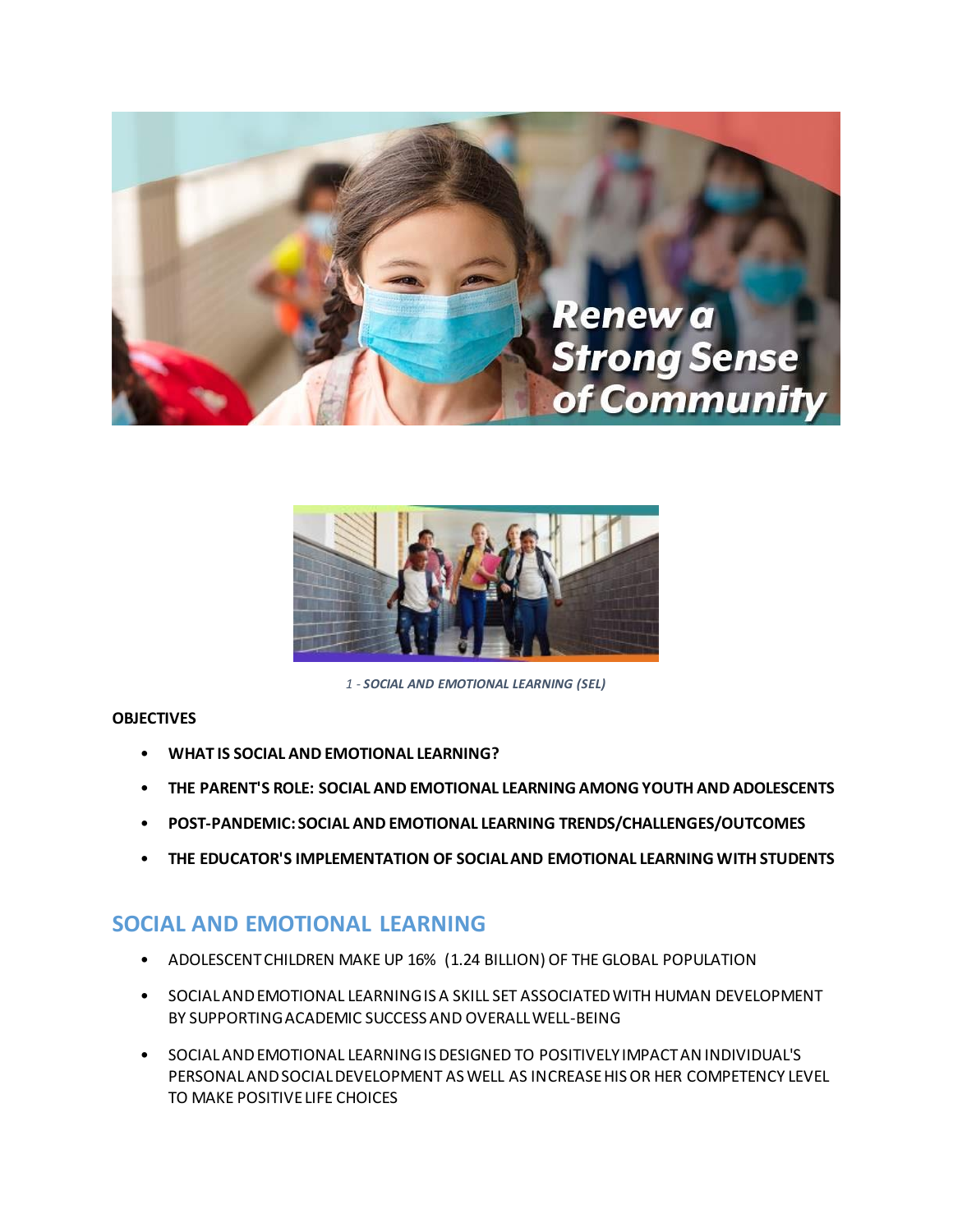## **EXAMPLES OF SOCIAL AND EMOTIONAL SKILL TOPICS**

- SELF-ESTEEM
- FRIENDSHIP
- GROWTH MINDSET
- MINDFULNESS
- ANGER MANAGEMENT
- STRESS REDUCTION
- CHARACTER DEVELOPMENT
- COPING SKILLS

## **SOCIAL AND EMOTIONAL LEARNING BUY-IN AND SUCCESS PROCESSES**

- RECOGNIZING THE SIGNIFICANCE OF FAMILY AND COMMUNITY
	- STAKEHOLDERS : YOUTH, PARENTS, SCHOOLS, EDUCATORS, AND COMMUNITY
- NEGOTIATING SENSITIVE REALITIES ASSOCIATED WITH SOCIAL AND EMOTIONAL DEVELOPMENT
	- WHAT IS OUR YOUTH FACED WITH IN TODAY'S SOCIETY ?
- FACILITATING TIME AND CARE
	- LISTENING AND INTERPRETING THE EXPERIENCES OF OTHERS
- ACCOUNTABILITY
	- ARE YOU SERVICING IN YOUR ROLE TO THE HIGHEST DEGREE ?

# **THE PARENT'S ROLE: YOUR CHILD'S SOCIAL AND EMOTIONAL LEARNING COMPASS**

## **UNDERSTANDING YOUR CHILD**

- CHILDREN ARE SENSITIVE TO SOCIAL AND EMOTIONAL EXPERIENCES AS A RESULT OF HOW THEIR BRAINS PROCESS STABILITY (CONTINUANCE WITHOUT CHANGE) AND PLASTICITY (THE BRAIN'S ABILITY TO CHANGE OR ADAPT)
- CHILDREN BUILD THEIR IDENTITIES, ESTABLISH BEHAVIORS, GAIN SOCIAL KNOWLEDGE, AND SHAPE BELIEFS BASED ON THEIR SOCIAL AND EMOTIONAL EXPERIENCES
- THE "I KNOW *MY* CHILD" PHENOMENON

## **AS A PARENT, YOU ARE YOUR CHILD'S GREATEST ADVOCATE FOR HIS OR HER SOCIAL AND EMOTIONAL DEVELOPMENT**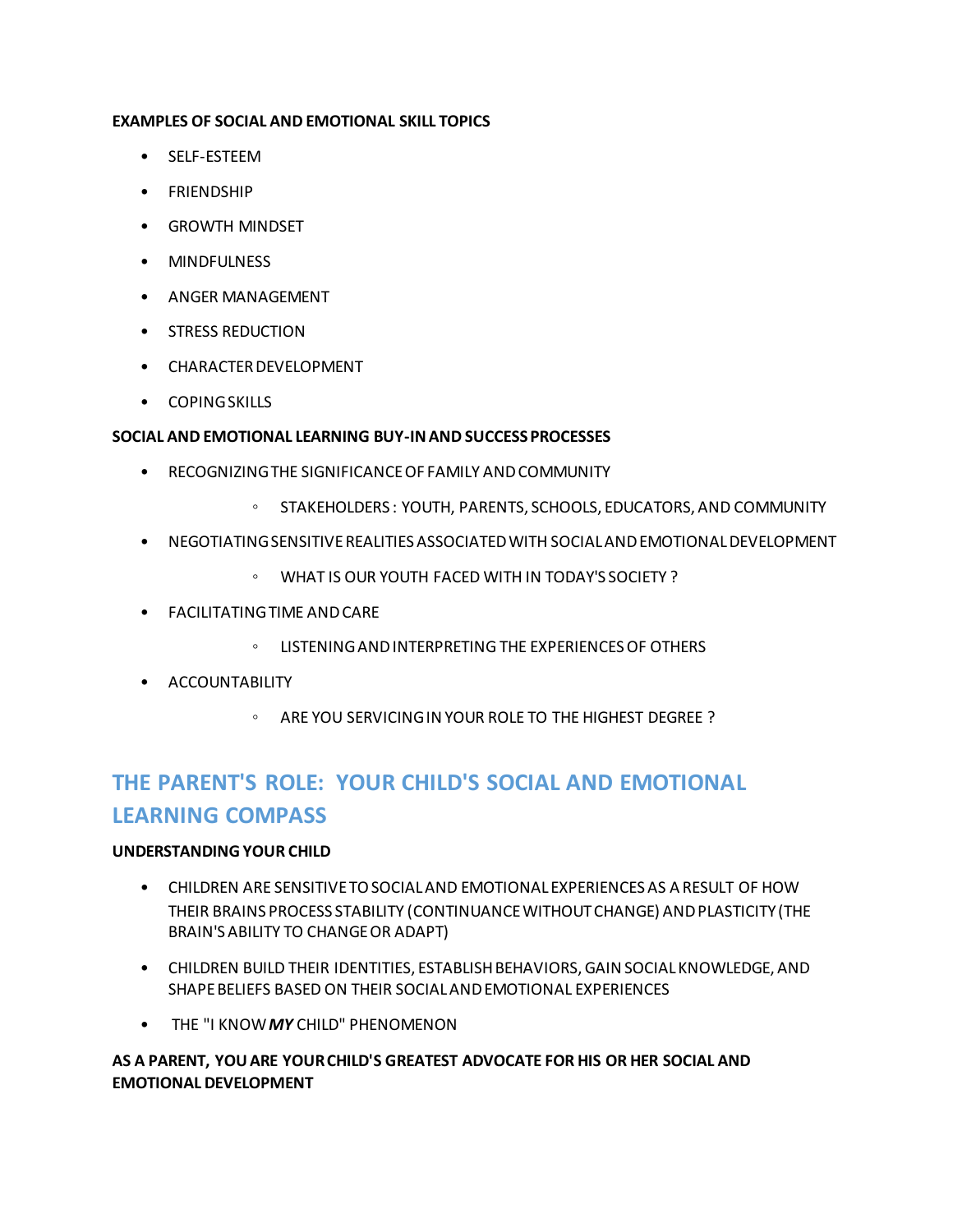PLEASE CONSIDER:

- DOES YOUR HOME ENVIRONMENT PROMOTE HEALTHY SOCIAL AND EMOTIONAL EXPERIENCES FOR YOUR CHILD ?
- HOW DO OR HOW WOULD YOU ADDRESS SOCIAL OR EMOTIONAL DISTURBANCES CONCERNING YOUR CHILD ?
- HOW DO OR HOW WOULD YOU RATE YOUR CHILD'S ABILITY TO MANAGE SOCIAL OR EMOTIONAL DISTURBANCES ?
- WHAT SUPPORT MAY BE NEEDED TO HELP ME WITH MY CHILD'S SOCIAL AND EMOTIONAL DEVELOPMENT ?

# **POST-COVID: SOCIAL AND EMOTIONAL LEARNING TRENDS/CHALLENGES/OUTCOMES**

## **OUR WORLD CHANGED FOREVER**

- THE COVID PANDEMIC RESULTED IN A WIDESPREAD PANIC, THREAT, AND INTERRUPTON OF NORMS
- IMPACT ON GLOBAL COMMERCE
	- SOCIAL MEDIA DOMINATION
	- EMPLOYMENT DEPLETION
	- BANK FREEZES/RECESSION
	- DIGITAL CURRENCY RISES AS THE "NEW" WORLD RESET
- IMPACT ON EDUCATION
	- SCHOOL DISTRICTS ARE FORCED TO INTEGRATE AND MOVE TO VIRTUAL AND ONLINE TEACHING/LEARNING PLATFORMS
	- ON-SITE LEARNING IS NO LONGER "SAFE"
	- STUDENTS' ACADEMIC PERFORMANCE AND SOCIAL DEVELOPMENT OPPORTUNITIES ARE FRACTURED
	- EDUCATORS ARE OVER-EXTENDED
- IMPACT ON MENTAL HEALTH
	- INCREASED STRESS
	- HEALTH AND PHYSIOLOGICAL CONCERNS
	- ISOLATION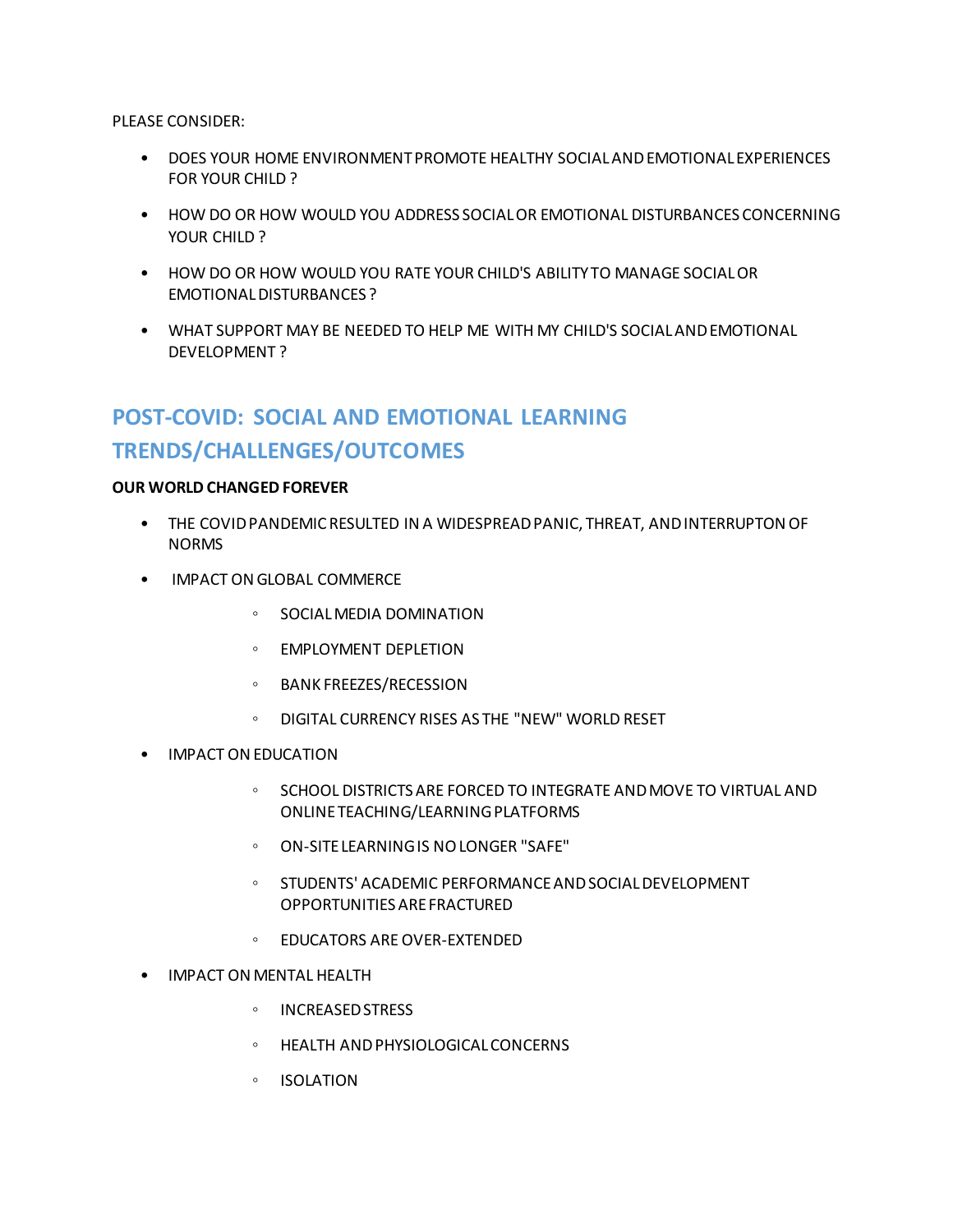- TRAUMA
- GRIEF
- DEPRESSION

## **POST-COVID: ADVANCING CHILD SUCCESS AND DEVELOPMENT**

- SOCIAL AND EMOTIONAL LEARNING GUIDANCE FROM EXPERTS SHOULD BE A PRIORITY
- MAKE EVERY EFFORT TO UNDERSTAND YOUR EMOTIONS AS WELL AS YOUR CHILD'S EMOTIONS
- SUPPORT THE EDUCATORS IN YOUR SCHOOL DISTRICT
- MAINTAIN SENSITIVITY TOWARDS THE SCHOOL CLIMATE
- UTILIZE COMMUNITY RESOURCES AND FORM PARTNERSHIPS

# **EDUCATORS: HOW WE IMPLEMENT SOCIAL AND EMOTIONAL LEARNING IN OUR SCHOOL**

## **RICHMOND COUNTY SCHOOL SYSTEM**

SANFORD HARMONY SOCIAL AND EMOTIONAL LEARNING CURRICULUM

PANORAMA EDUCATION STUDENT SUCCESS

## **SANFORD HARMONY**

Unit 1

Diversity & Inclusion

Unit 2

Empathy & Critical Thinking

Unit 3

Communication

Unit 4

Problem Solving

Unit 5

Peer Relationships

**PANORAMA EDUCATION**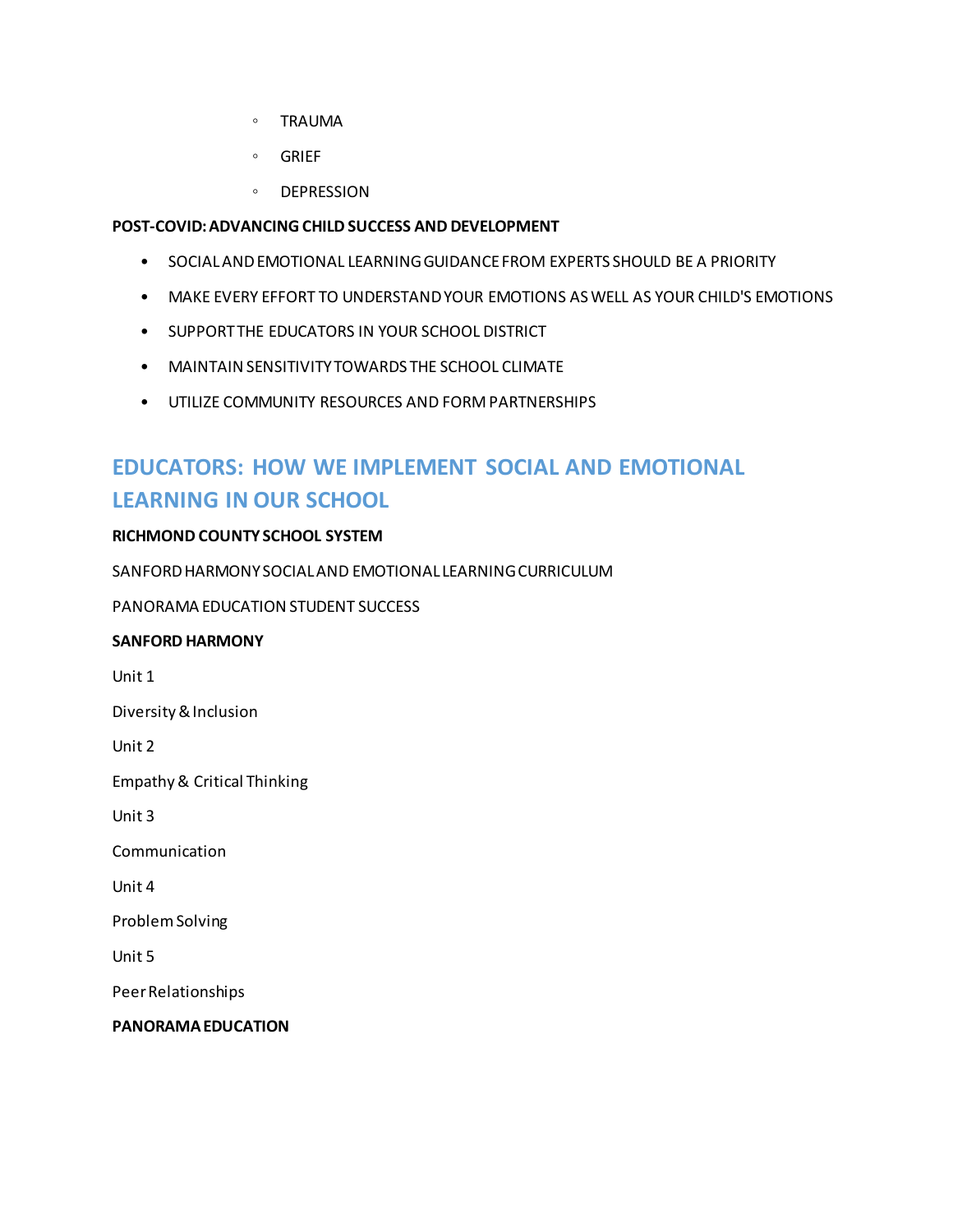#### **Survey Instruments**









of DP (auxilions to check-instrument)



Life Forty School Helsteinstein Surery<br>In to Helstein priority/Illuine and India









| <b>Supportive Relationships</b> | 89 <sub>1</sub> | $+3$<br><b>Oradost strength</b> | - 3<br>Greatest increase |
|---------------------------------|-----------------|---------------------------------|--------------------------|
| Self-Management                 | 58 <sub>1</sub> | -5<br>Greatest opportunity      | - 6                      |
| <b>Social Awareness</b>         | 58 <sub>1</sub> | $-4$                            | 4                        |
| <b>Growth Mindset</b>           | 54 <sub>5</sub> | $-1$                            | - 2                      |

### *2 - FALL 2021 RESULTS*

### *GRADES 3-5*



#### *3 - PRE-K - GRADE 2*

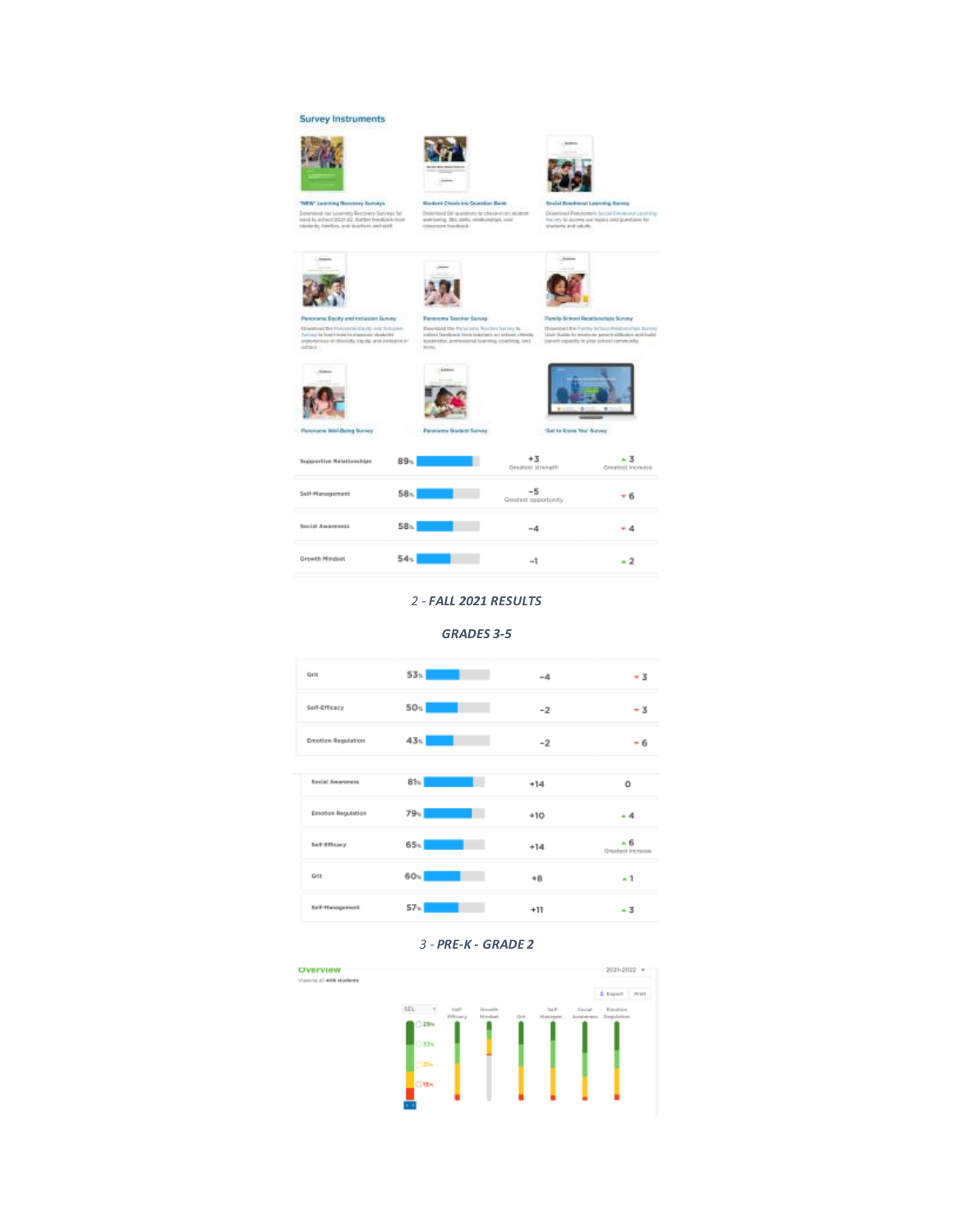#### *4 - MERRY OVERVIEW*

#### *PRE-K - GRADE 5*

### **SOCIAL AND EMOTIONAL LEARNING : OUR PROJECTION AT A. BRIAN MERRY ELEMENTARY**

- ENHANCED STUDENT ACADEMIC PERFORMANCE
- CULTURE RESPONSIVE EXPOSURE AND AWARENESS FOR ALL STUDENTS
- PEER ENGAGEMENT OPPORTUNITIES
- ADVANCING THE TEACHER-STUDENT RELATIONSHIP

## **PARENT RESOURCES**



## PLEASE FEEL FREE TO CONTACT ME

SOCIAL AND EMOTIONAL LEARNING RESOURCES

[mackst@boe.richmond.k12.ga.us](mailto:mackst@boe.richmond.k12.ga.us) or (706) 737-7185 Ext 1769

# **QUESTIONS / COMMENTS**

## THANK YOU

## **REFERENCES**

TURAN, M. E. (2021). The Relationship between Social Emotional Learning Competencies and Life Satisfaction in Adolescents: Mediating Role of Academic Resilience. *International Online Journal of Educational Sciences*, *13*(4), 1126–1142. [https://doi](https://doi-org.ezp.waldenulibrary.org/10.15345/iojes.2021.04.012)[org.ezp.waldenulibrary.org/10.15345/iojes.2021.04.012](https://doi-org.ezp.waldenulibrary.org/10.15345/iojes.2021.04.012)

Stevens, H. (2021). School Counseling and Social Emotional Learning Programs. *Journal of School Counseling*, *19*(19), 1–31.